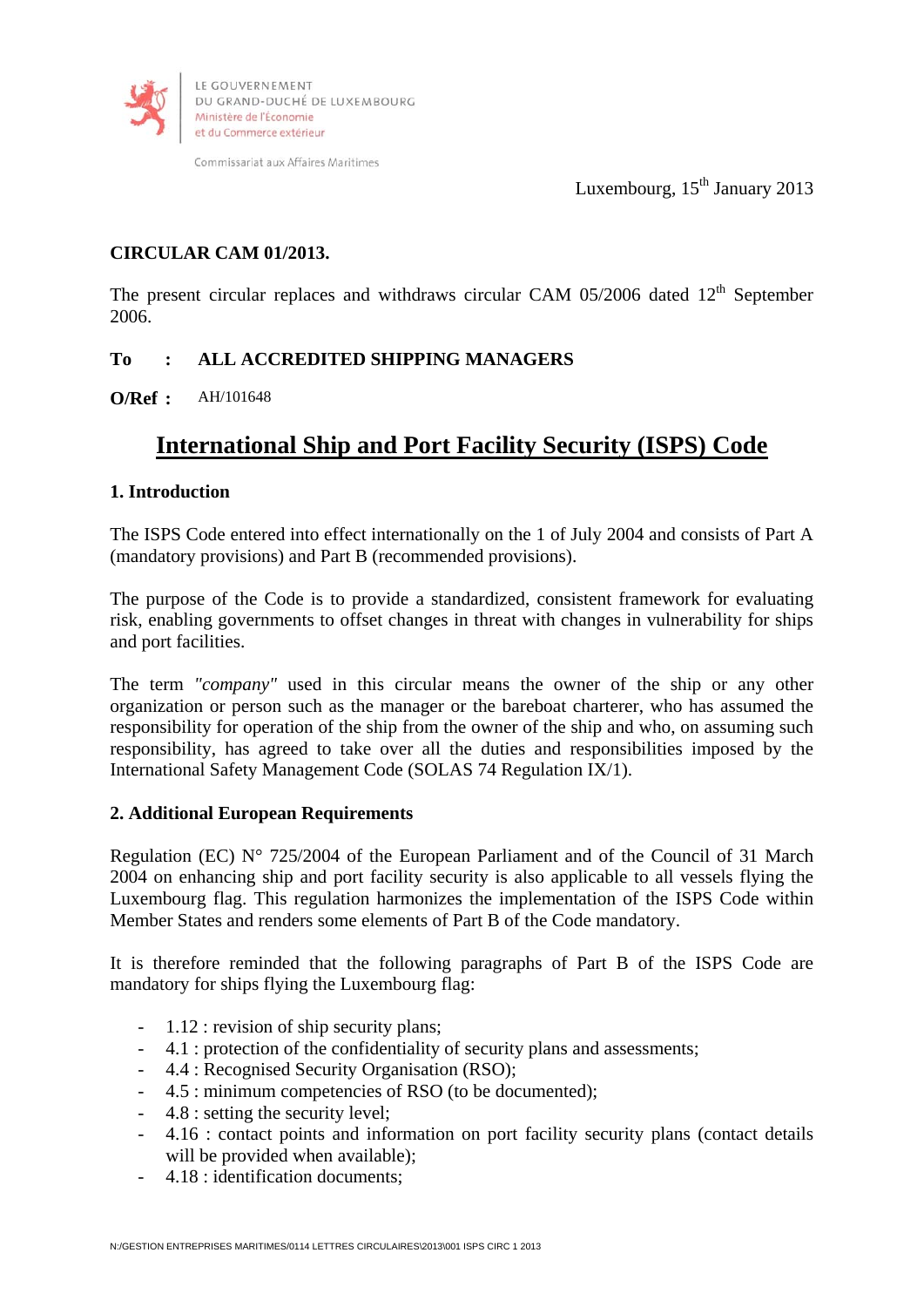- 4.24 : ship's application of the security measures recommended by the States in whose territorial waters they are sailing;
- 4.28 : manning levels;
- 4.41 : communication of information when entry into port is denied or the ship is expelled from port:
- 6.1 company's obligation to provide the Master with information on the ship's operator;
- 8.3 to 8.10 : minimum standards for the ship security assessment;
- 9.2 : minimum standards for the ship security plan;
- 9.4 : independence of RSO;
- 13.6 and 13.7 : frequency of security drills and exercises for ships' crews and for company and ship security officers (CSO and SSO).

Regulation (EC) N° 725/2004, previously mentioned, has been completed by Commission Regulation (EC) N° 324/2008 of 9 April 2008 laying down revised procedures for conducting Commission inspections in the field of maritime security.

## **3. Generalities**

## **3.1 Recognised Security Organizations recognized by the State**

The following classification societies have been authorised to act as a RSO on behalf of Luxembourg: ABS, BV, GL-DNV, LRS, NKK, RINA.

The following related duties have been delegated :

- the approval of ship security plan, or amendments thereto;
- the on-board verification and certification of compliance of ships with the requirements of chapter XI-2 and Part A (and selected items) of the ISPS Code ;
- RSOs may also advise or provide assistance to companies on security matters, including the ship security assessments (SSA) and the ships security plans (SSP). However if a RSO has done so, that RSO will not be authorized to approve those documents nor to issue the required certificate on behalf of Luxembourg.

### **3.2 The National Focal Point for security matters**

The National Focal Point for security matters is the Luxembourg Maritime Administration:

| Commissariat aux affaires maritimes (CAM)<br>19-21, Boulevard Royal |                                                                               |
|---------------------------------------------------------------------|-------------------------------------------------------------------------------|
| L-2449 Luxembourg                                                   |                                                                               |
| $Tel.$ :                                                            | $+35224784453$<br>(during office hours: $09h00 - 12h00$ and $14h00 - 17h00$ ) |
| <b>Fax</b> :                                                        | $+352299140$                                                                  |
|                                                                     | <b>Tel. 24/7:</b> $+352621350490$ or $+352621501550$                          |
|                                                                     | (after office hours and only in case of emergency)                            |
| Email:                                                              | cam@cam.etat.lu                                                               |
| Web page:                                                           | http://www.maritime.lu                                                        |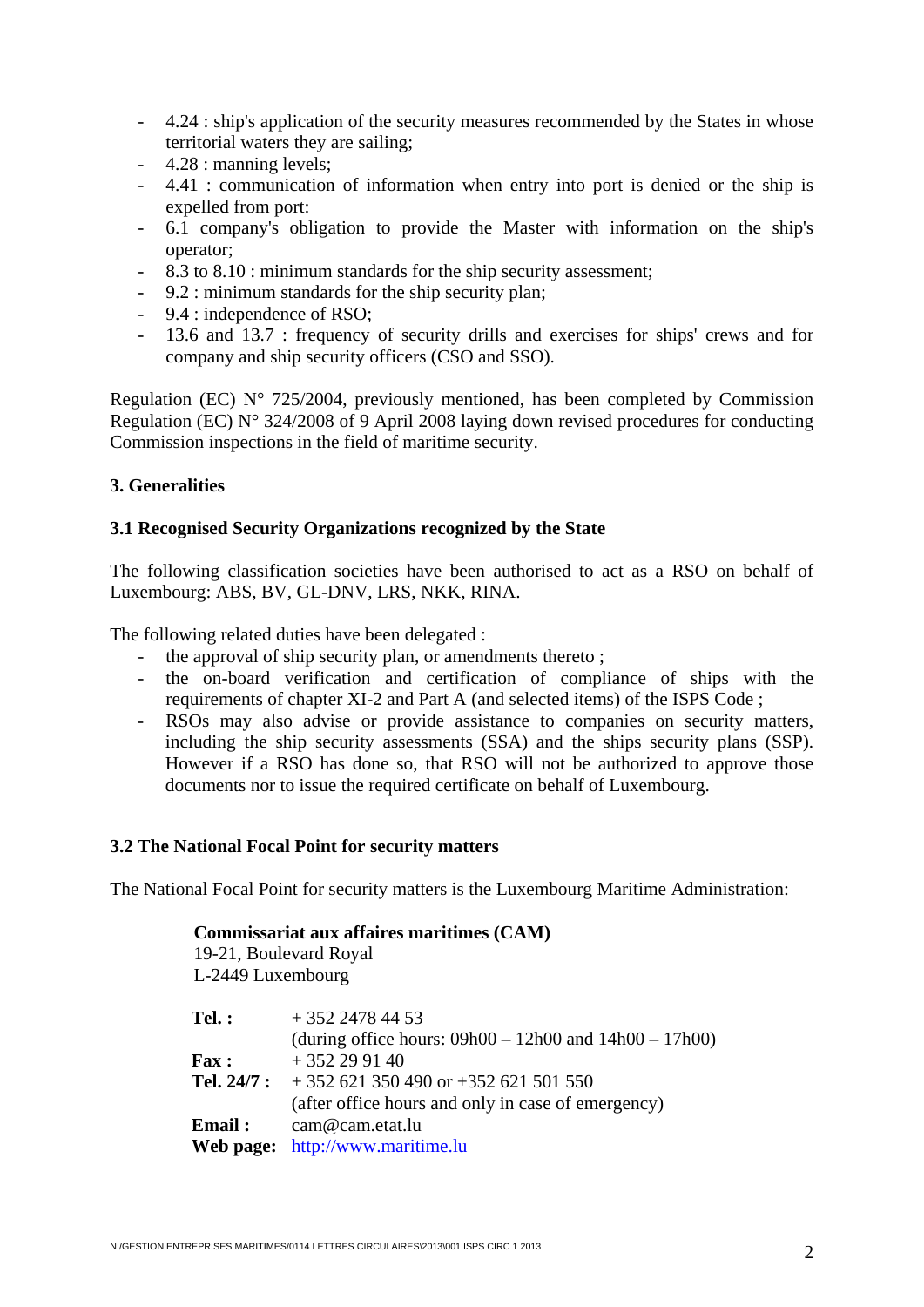Note that a list of all national focal points is available on the GISIS section of the IMO's public website (http://gisis.imo.org/Public/Default.aspx).

## **3.3 Ships security alert system**

### *3.3.1 SSAS alerts*

In regard to Regulation 6.2.1. of SOLAS, Chapter XI-2, **the ships security alert system, when activated by a Luxembourg registered vessel, shall initiate and transmit the shipto-shore security alert to the Company Security Officer (CSO)**.

After having verified that the security alert is related to a real threat, the CSO must immediately forward the SSAS alert to:

## **POLICE GRAND DUCALE, Centre d'intervention national (CIN)**

### **Email: CIN@police.etat.lu**

This message must contain the following information:

- name and IMO number of the ship concerned
- latest ship's position
- type of threat sustained by the ship
- contact details of the CSO (in order to initiate immediate contact)

However, if at the time of the alert, the CSO does not have Internet access, the above mentioned information can be transmitted by phone to the CIN: **+352 4997 2346**.

As this procedure differs from the procedure detailed in the hereby cancelled Circular CAM 05/2006, Companies should make sure that the SSAS is properly and accordingly reprogrammed as soon as possible, **but not later than 1 March 2014**. After 1 March 2014, messages sent by vessels directly to CIN will be ignored.

### *3.3.2 Reporting of regular tests*

Additionally, CSOs are requested to transmit to CAM, at least once a year, a report on the results of all SSAS tests messages sent by the Luxembourg flagged ships in their fleet.

### *3.3.3 False alert*

Companies shall provide their ships with a mean of detecting and cancelling false security alert system activations. If nevertheless a false alert is transmitted to the Luxembourg authorities, it will have to be lifted by the Company by contacting without delay the CAM (by phone) and the CIN (by email).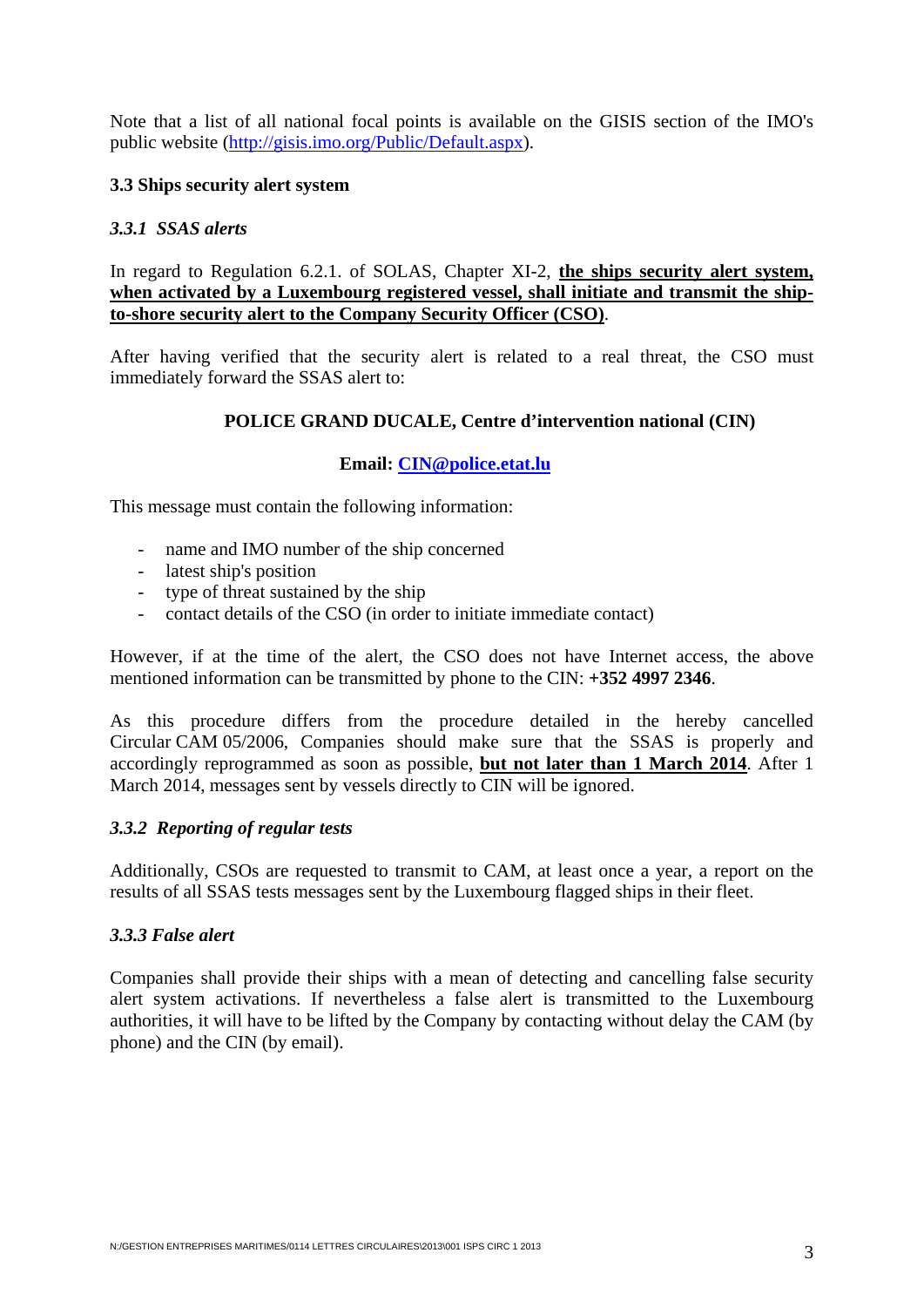# **4. Security level**

Until further notice, security level to be maintained on all ships flying the flag of the Grand-Duchy of Luxembourg is SECURITY LEVEL 1.

Based on threat information, competent Luxembourg governmental authorities will undertake changes of security levels for Luxembourg ships. CAM is responsible for communicating those changes to the companies, which will then have to forward the information to their respective ships.

The competent Coastal State Authorities or the Port Security Officers of the ports that the ship is visiting may upgrade the security level to a higher state for Luxembourg ships. The company shall immediately forward such changes to CAM by fax or Email.

Whenever an authority requests from a Luxembourg ship to adopt **SECURITY LEVEL 3**, the company shall immediately inform CAM.

## **5. ISPS Code**

The following section serves as a general reminder as well as providing additional information related to the ISPS Code as it is applicable for Luxembourg flagged vessels.

The ISPS Code applies to:

- Passenger ships, including high-speed passenger craft;
- Cargo ships, including high-speed craft, of 500 GT and upwards;
- Yachts commercially operated of 500 GT and upwards;
- Mobile offshore drilling units (MODU).

It does not apply to:

- Cargo ships of less than 500 GT;
- Ships not propelled by mechanical means;
- Wooden craft of primitive origins;
- Yachts commercially operated of less than 500 GT;
- Private pleasure yachts not engaged in trade.

### **5.1 Recognized Security Organizations (RSO)**

Companies may choose from any of the RSOs listed in point 3.1 of the present document to conduct SSP review and approval, verification audit, issuance of the ISSC and SSP amendment approval, provided that the selected RSO has not provided consultative services with regard to preparation of the SSA. It is preferable to keep the same RSO performing the entire certification process.

# **5.2 Declaration of Security (DoS)**

The Ship Security Plan shall clearly state that the SSO must complete a DoS as described in the ISPS Code, Part A, paragraph 5.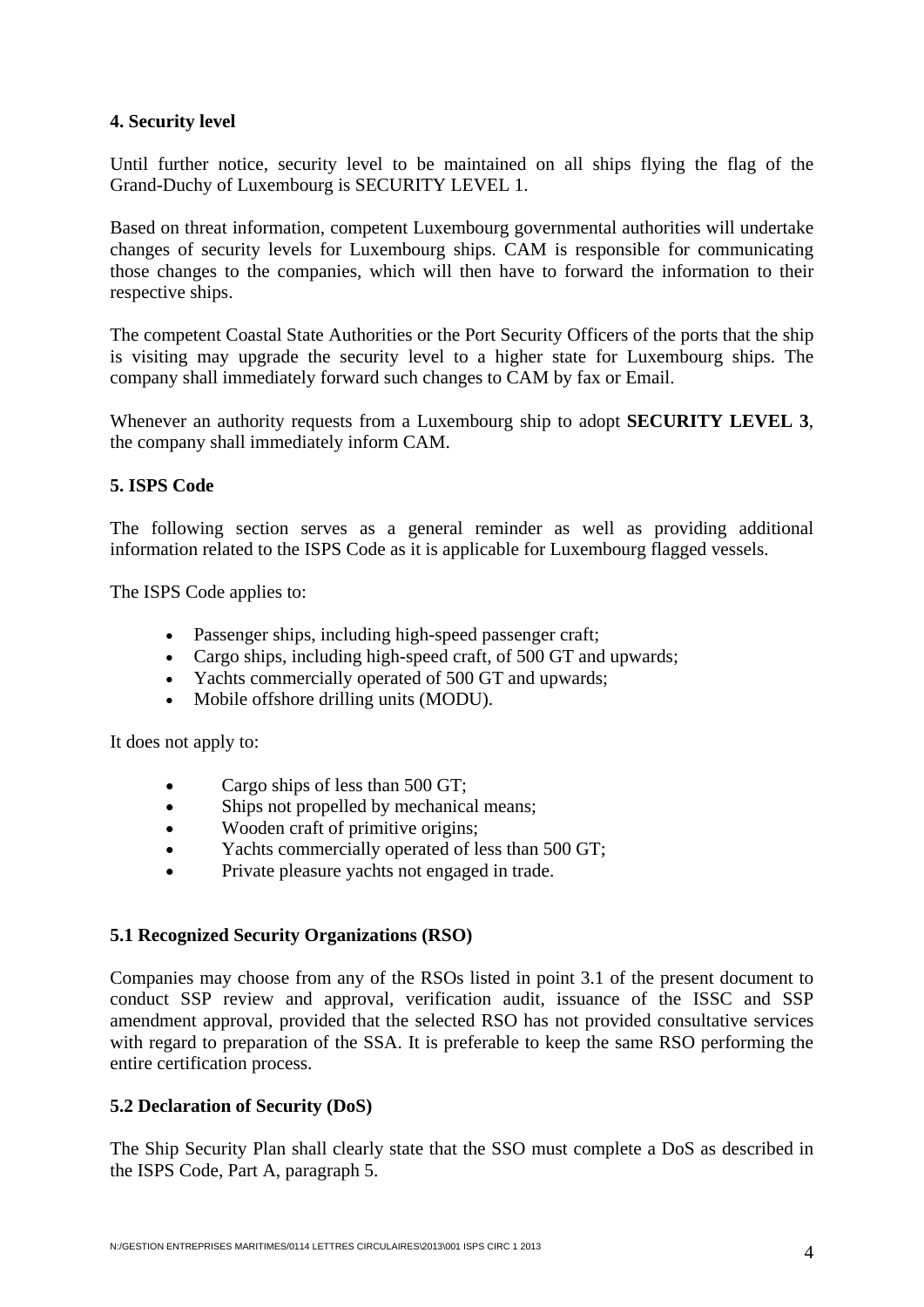## **5.3 Obligations of the Company**

For all its ships, every company shall develop, implement, and maintain a functional SSP that is compliant with SOLAS Chapter XI-2 and the ISPS Code.

The company shall ensure that the SSP contains a clear statement emphasizing the Master's authority and that the Master has overriding authority and responsibility to make decisions with respect to the safety and security of the ship and to request assistance of the company or of any Contracting Government as may be necessary. The Master of the ship has the ultimate responsibility for both safety and security aboard the ship.

The company shall ensure that the Master has available on board, at all times, the following information required by SOLAS Chapter XI-2, Regulation 5, to provide to Coastal State authorities:

- contact details for the person or entity responsible for appointing the members of the crew or other persons currently employed or engaged on board the ship in any capacity on the business of that ship;
- contact details for the person or entity responsible for deciding the employment of that ship;
- in cases where the ship is employed under the terms of charter party(ies), contact details of such charter party(ies).

The company shall ensure that the CSO, the Master and the SSO are given the necessary support to fulfil their duties and responsibilities in accordance with Chapter XI-2, Part A and the relevant provisions of Part B of the ISPS Code.

# **5.4 Ship Security Assessment (SSA)**

The purpose of a SSA is to identify and analyze the security risks for a given type of ship in a trading area. The results of the security assessment provide the basis for measures which are essential to develop, implement, maintain and update the ship security plan. This assessment shall take into account the additional workload such measures will rise up.

The CSO is responsible for satisfactory development of the SSA whether prepared by the company itself or a contracted organization. The SSA serves as a tool for development of a realistic SSP. It takes into account the unique operating environment of each individual ship, the ship's compliment and duties, structural configuration and security enhancements.

The ISPS Code does not permit the SSA to be performed by the same RSO chosen by the company to perform the Plan review, approval, verification and certification.

Accordingly, the CSO shall ensure that the SSA addresses at least those elements for an SSA as detailed in Part B, Section 8, of the Code. Due to the potentially sensitive operational and security information contained therein, the SSA shall be protected from unauthorized disclosure.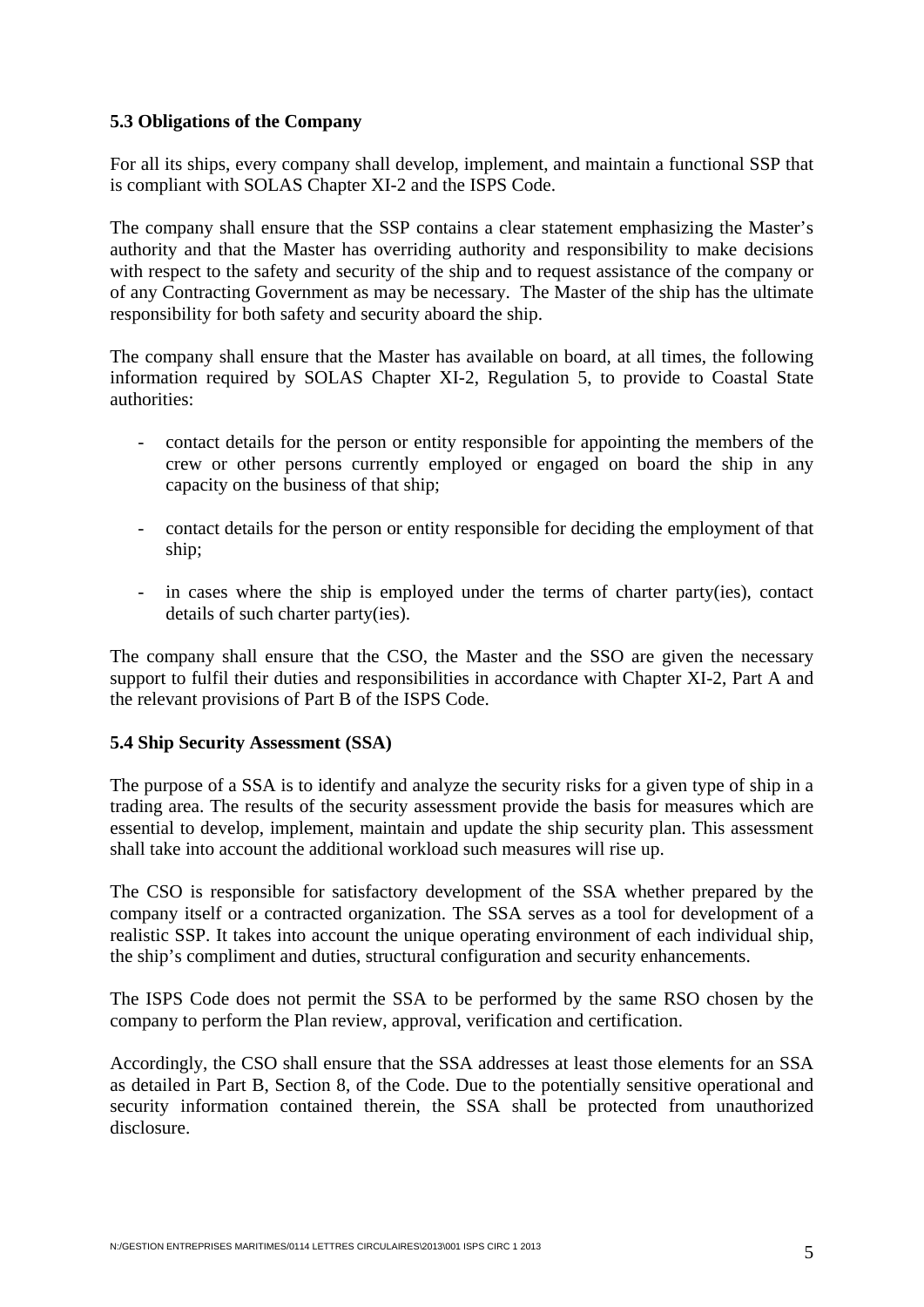At completion of the SSA, and approval by the company, the CSO shall prepare a report consisting of how the assessment was conducted, a description of vulnerabilities found during the assessment and a description of countermeasures that address vulnerabilities.

The SSA shall be sent, together with the SSP, to the RSO by a predetermined method to prevent unauthorized disclosure. The RSO shall review the SSA to ensure that each element required by the Code is satisfactorily addressed and is used as a reference for the SSP.

# **5.5 Ship Security Plan (SSP)**

The CSO is responsible for satisfactory development of the SSP whether prepared by the company itself or a contracted organization. The SSP is developed from the information compiled in the SSA. It ensures application onboard the ship of measures designed to protect persons onboard, the cargo, cargo transport units, ship's stores or the ship from the risks of a security violation. Because of the potentially sensitive operational information contained therein, the SSP shall be protected from unauthorized disclosure.

The CSO shall ensure that the SSP addresses in detail those elements for an SSP as detailed in Part B, Section 9, of the Code, especially those vulnerabilities found during the assessment with a description of countermeasures that address those vulnerabilities. At completion of the SSP, and approval by the company, the CSO shall send the SSP, together with the SSA, for approval by the RSO by a predetermined method to prevent unauthorized disclosure.

The RSO shall review the SSP to ensure that each element required by Part A and the relevant provisions of Part B of the Code, as well as all the vulnerabilities referenced in the SSA, are satisfactorily addressed. CAM recommends that the plan review process has to take place in the company, if possible, with the direct interaction of the CSO and the RSO to preclude the need to transport this sensitive material by means out of their control.

Identification of the locations where the ship security alert system activation points are provided, and the procedures, instructions and guidance on the use of the ship security alert system, including the testing, activation, deactivation and resetting, and to limit false alerts, may, in order to avoid compromising in any way the objective of the system, be kept elsewhere in a separate document known only to the Master, the SSO and other management level officers on board.

After certification under Part A, Section 19.1.1 has been completed, no changes shall be made to the security system and any associated security equipment or approved security plan without the sanction of the acting RSO. However, in accordance with the ISPS Code, part A, section 9.5, minor changes to the contact data or to the onboard personal will not be required to be approved beforehand by CAM or by the acting RSO. These minor changes will however, in every case, have to be notified to CAM and to the acting RSO.

### **5.6 Records**

Records of activities detailed in Part A, Section 10.1 shall be addressed in the SSP and kept onboard for a minimum period as specified below. The records shall be kept in the working language of the ship. If the working language of the ship is not English or French, then a translation into one of these languages shall be included.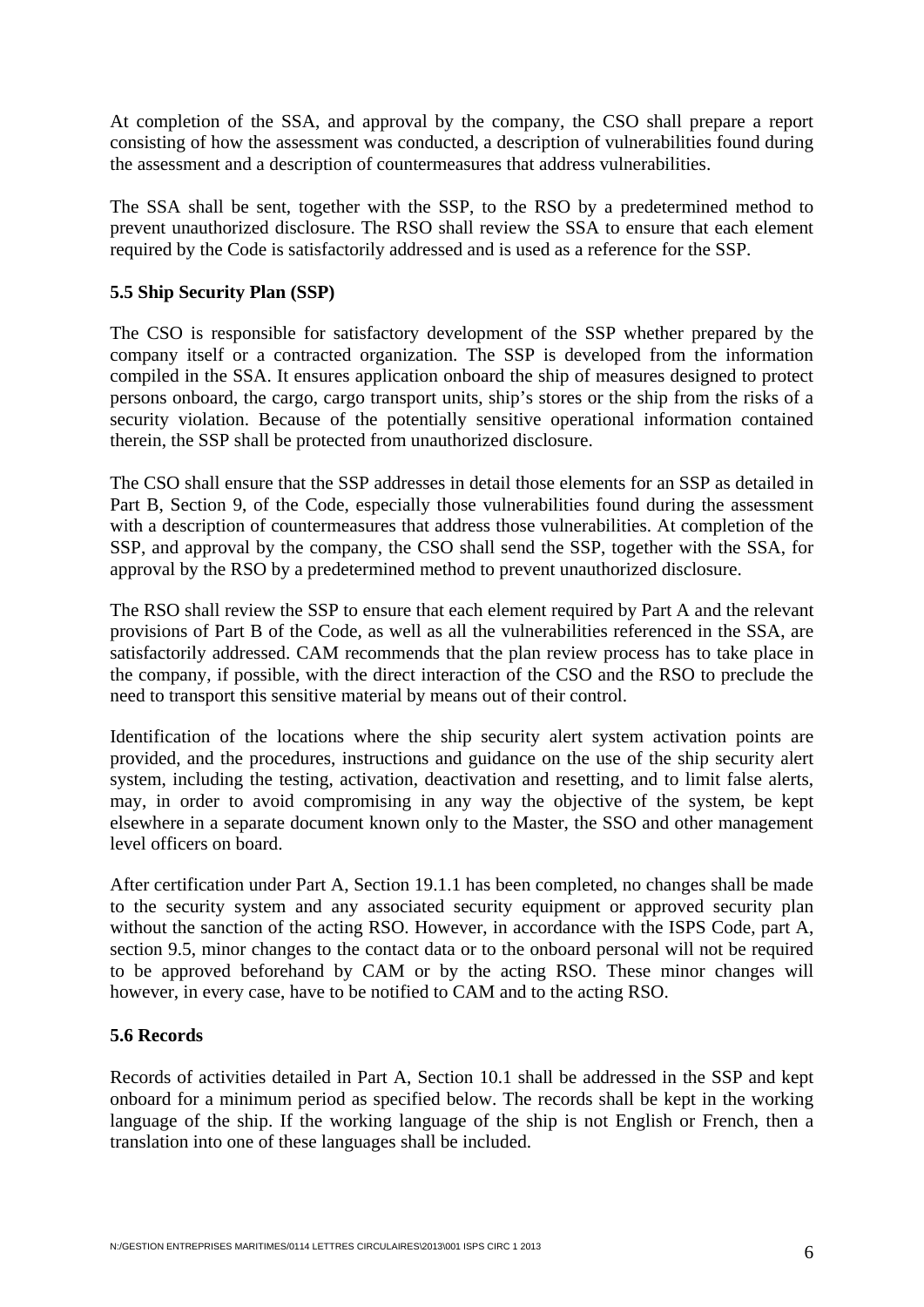Due to the security sensitive nature of these records, they shall be protected from unauthorized disclosure.

Such records shall be maintained on board for a period of three (3) years after the events and thereafter may be removed to the company for safekeeping and review by the RSO during periodical and renewal audits.

Records required to be kept by SOLAS Chapter XI-2, Regulation 9.2.1, including DoS, for a period covering at least the last 10 calls at port facilities shall be maintained on board. The said period shall not be less then one month.

Records may be kept in any format but must be protected from unauthorized access or disclosure and loss. The records shall be in a form to be readily available to Port State control officials if so requested.

## **5.7 Company Security Officer (CSO)**

The CSO is the person designated by the company to perform the duties and responsibilities of the CSO as detailed in Part A, Section 11 and the relevant provisions of Part B, Sections 8, 9 and 13 of the Code. The CSO shall have the knowledge of, and receive training in, some or all of the elements of Part B, Section 13.1 of the Code.

## **5.8 Ship Security Officer (SSO)**

The SSO is the person designated by the company to perform the duties and responsibilities detailed in Part A, Section 12 and Part B, Sections 8, 9 and 13. The SSO shall have completed a training course regarding the requirements and recommendations of the ISPS Code.

The SSO shall be a management level officer (preferably the Master).

### **5.9 Training and certification**

Company and shipboard personnel having specific security duties must have sufficient knowledge, ability and resources to perform their assigned duties per Part B, Section 13.1, 13.2, and 13.3 of the ISPS Code.

All other shipboard personnel must have sufficient knowledge of and be familiar with relevant provisions of the SSP including the elements described in Part B, Section 13.4 of the ISPS Code. Regulation VI/6 of the STCW Convention, as amended, as well as Paragraphs 1-4 of Section A-VI/6 of the STCW Code, as amended, are also applicable.

### **5.10 Use of weapons**

Carriage and use of weapons by seafarers on board are not recommended. However, if the company decides to have weapons on board it should contact the Luxembourg Ministry of Justice for the purpose of necessary authorisations.